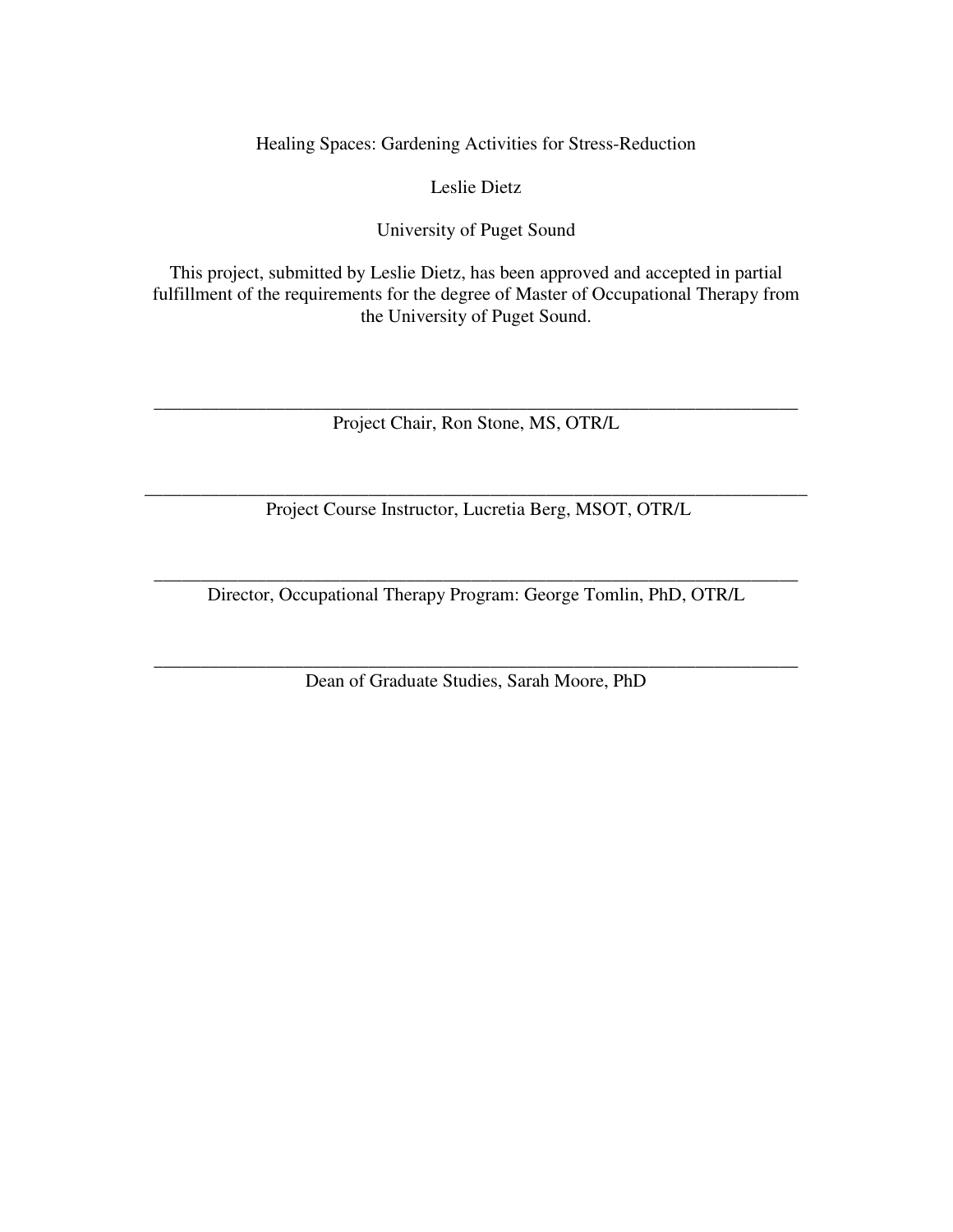# Acknowledgements

I would like to thank Ron Stone who guided me throughout the course of this project, Kate McLellan for contributing her photos to the manual and posters, and Cherie Schumacher and the residents of DeWolfe for welcoming me into their home.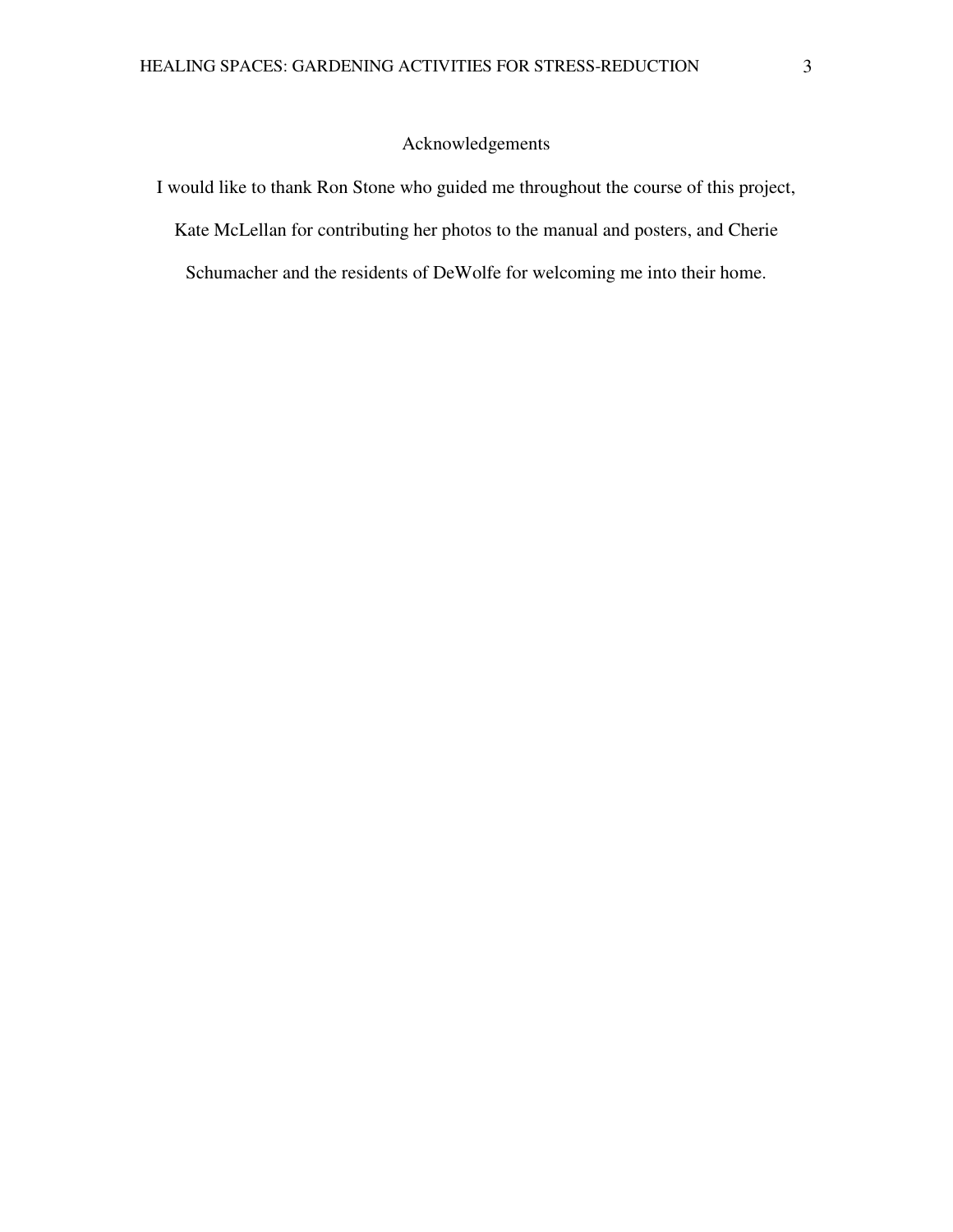### Abstract

The therapeutic benefits of peaceful garden environments have been understood since ancient times. As healthcare professionals begin to recognize the benefits of using the natural environment and plants as a therapy modality, Horticultural Therapy is emerging in many hospitals, nursing homes, and mental health facilities around the country. The purpose of this project was to create a resource manual for use in a group home for people living with HIV/AIDS and comorbid mental illness. The manual, which will be used by volunteer "CareTeams" working in the home, offers ideas on creating a healing space for the residents, as well as therapeutic gardening activities for stress reduction. It also contains a resource list of local organizations and businesses that could aid the home in eventually creating and maintaining a healing garden.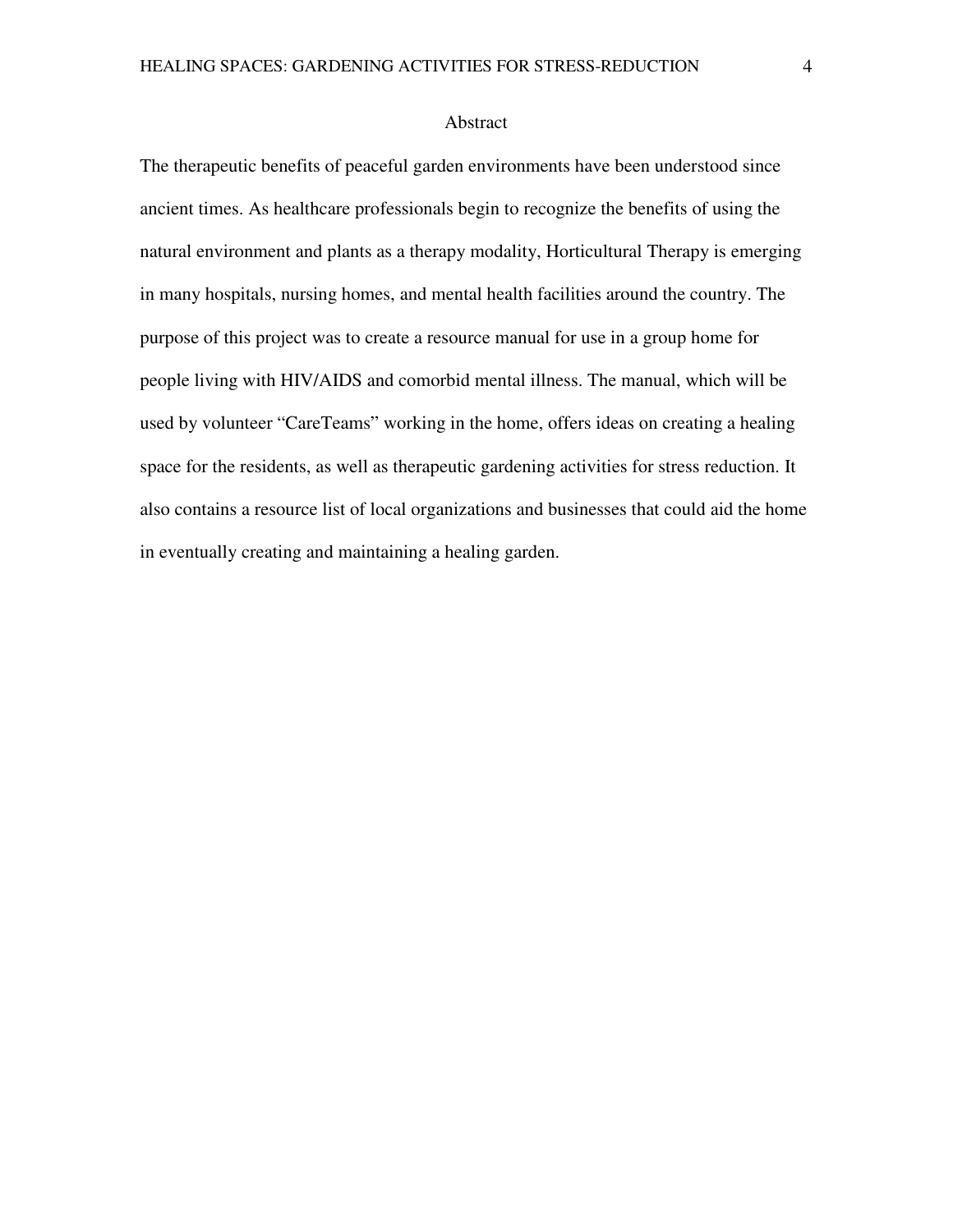## **Purpose Statement**

The purpose of this project was to create a garden activity/resource manual and activity poster set for an adult family home specializing in the care of individuals with mental illness, substance dependency, and/or dementia in addition to a diagnosis of AIDS, to promote stress reduction and improve overall quality of health for the residents. The ultimate desired outcome of the project was that the home would use the manual to eventually create a healing garden for the residents.

### **Background and Literature Review**

Healing gardens have been around for centuries; however, the healthcare community has only recently begun to integrate them into their facilities and therapies. With cultural trends moving toward greater acceptance of alternative medicine and "green" practices, many people are beginning to recognize the beneficial and restorative effects that gardening and natural settings can have on health. Horticultural therapy (HT) is gaining attention as a form of rehabilitation in medical fields; especially in the fields of occupational therapy and nursing (Mizuno-Matsumoto, Kobashi, Hata, Ishikawa, & Asano, 2008), and many hospitals, nursing homes, and mental health facilities have now incorporated gardens onto their campuses to be used by both patients and visitors for therapeutic benefits.

 Many patients benefit from gardening experiences in therapy by learning skills, adaptations, and gardening methods that allow for continued participation to garden at home (American Horticultural Therapy Association, 2011). Some horticultural therapy techniques include constructing wheelchair accessible entrances and paths, utilizing raised beds and containers, adapting tools for people with disabilities, creating sensory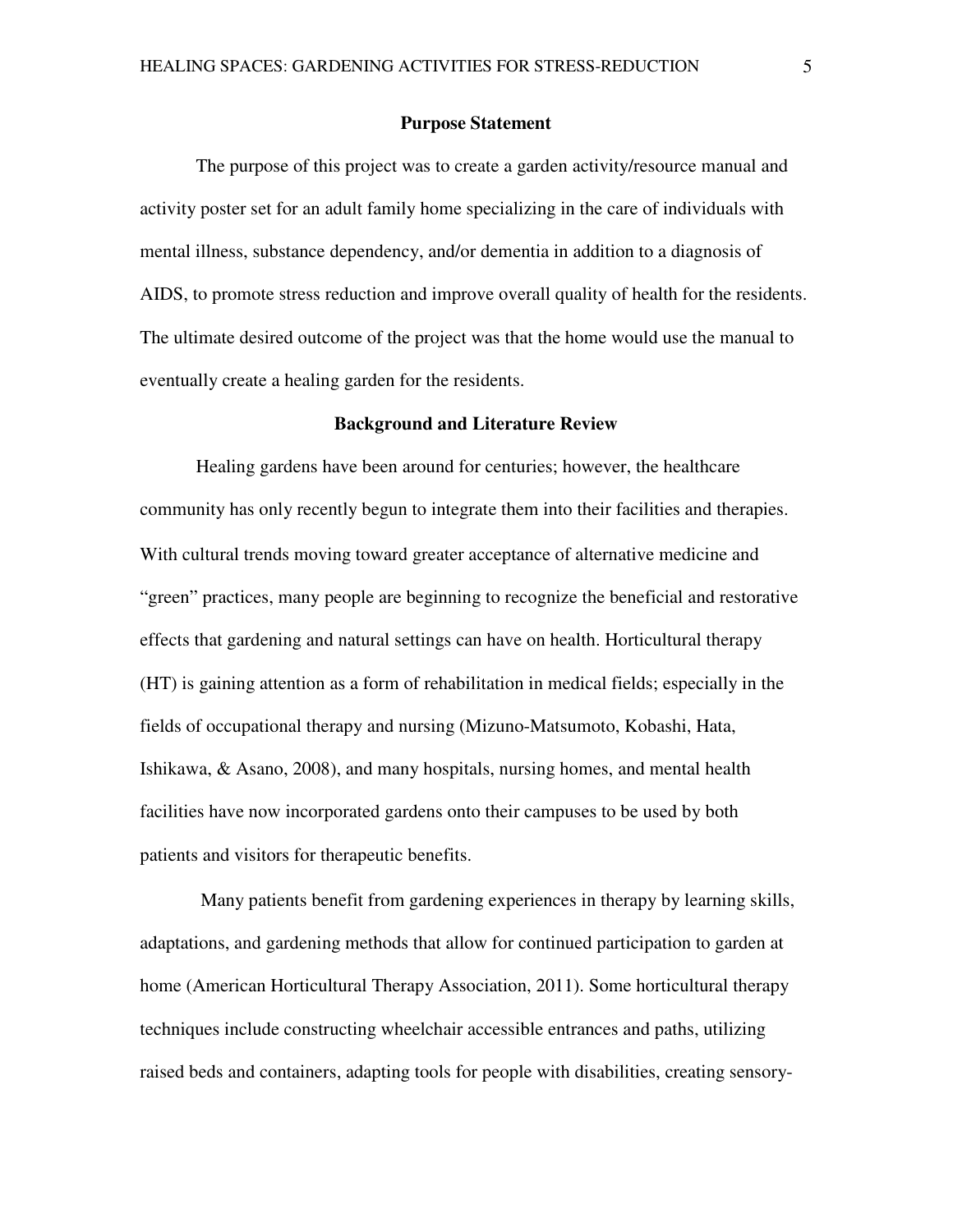stimulating environments with plants selected for fragrance, texture and color, and utilizing accessible greenhouses that bring the garden indoors for year-round enjoyment. All of these adaptations and gardening methods allow patients to transfer therapy techniques to their home gardens, and allow for continued enjoyment and participation in gardening.

 Evidence has been progressively building to support the use of horticultural therapy with people who are struggling with a variety of illnesses, including depression, stress, and anxiety (Rappe & Kivela, 2005). These health problems are particularly evident in the elderly population, and the use of gardens as therapy has been shown to have positive outcomes. A quantitative study by Rappe and Kivela (2005) with 30 elderly participants in a skilled nursing facility showed that more than half of them had improved mood, quality of sleep, and better concentration after either observing, or walking in, their facility's garden. In another study, 40 adults over the age of 65 were treated for depression using a garden walking intervention over a period of six months (McCaffrey, Hanson, & McCaffrey, 2010). The findings of the study showed that this "simple" intervention had a significant impact on the participants; decreasing depression in 60% of the participants after four months, while non-walking participants of the study reported no changes in their mood.

 Another very recent study designed with two single-study groups, assessed whether horticultural activities ameliorate depression severity and existential issues. A 12 week therapeutic horticultural therapy program was designed for the study, and included both active and passive gardening activities. The active parts of the program included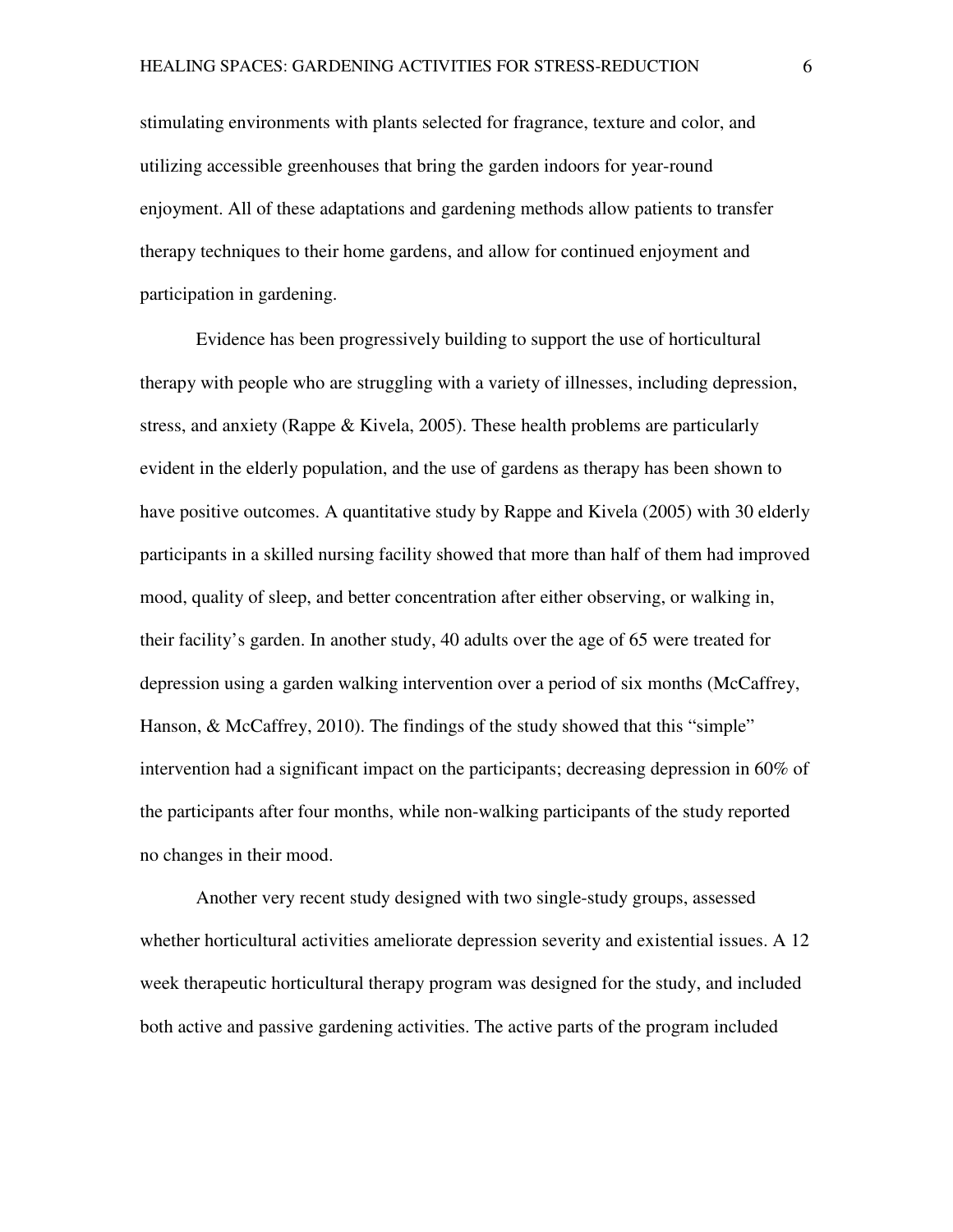sowing, potting, planting, cultivating, building beds; and the passive parts included bird and butterfly watching, sitting on benches, walking around and picking flower bouquets. Additionally, the program had a 3-month follow-up. In both studies, it was found that depression severity declined significantly during the intervention, and remained low at the follow-up (Pachana, McWha & Arathoon, 2003). These findings are in line with the idea that therapeutic horticulture is experienced as an existential meaningful intervention in clinical depression (Gonzalez, Hartig, Patil, Martinsen, & Kirkevold, 2011).

Another population for which horticultural therapy has been shown to be beneficial is patients who have cerebrovascular disease. In a recent study involving five patients with cerebrovascular disease, research was conducted on the changes of brain activity after horticultural therapy interventions were introduced. These five patients were invited to participate in HT for a month, in addition to receiving the routine medical and physical treatment given in the hospital. The purpose of the HT program was to bring about effects in mental healing, cognitive re-organization, and training of sensory motor function (Mizuno-Matsumoto et al., 2008). Following the program, magnetic resonance imaging (MRI) scans were performed on all five patients. These scans indicated that HT can stimulate parts of the brain not always affected by routine physical rehabilitation, and that HT can compensate for routine physical rehabilitation and help to improve damaged brain function (Mizuno-Matsumoto et al., 2008). The doctors involved with this research noted that the overall health of all of the patients had improved following the horticulture therapy intervention.

More recent studies have focused on how various therapeutic horticulture projects may serve as important public health interventions for various populations. One of these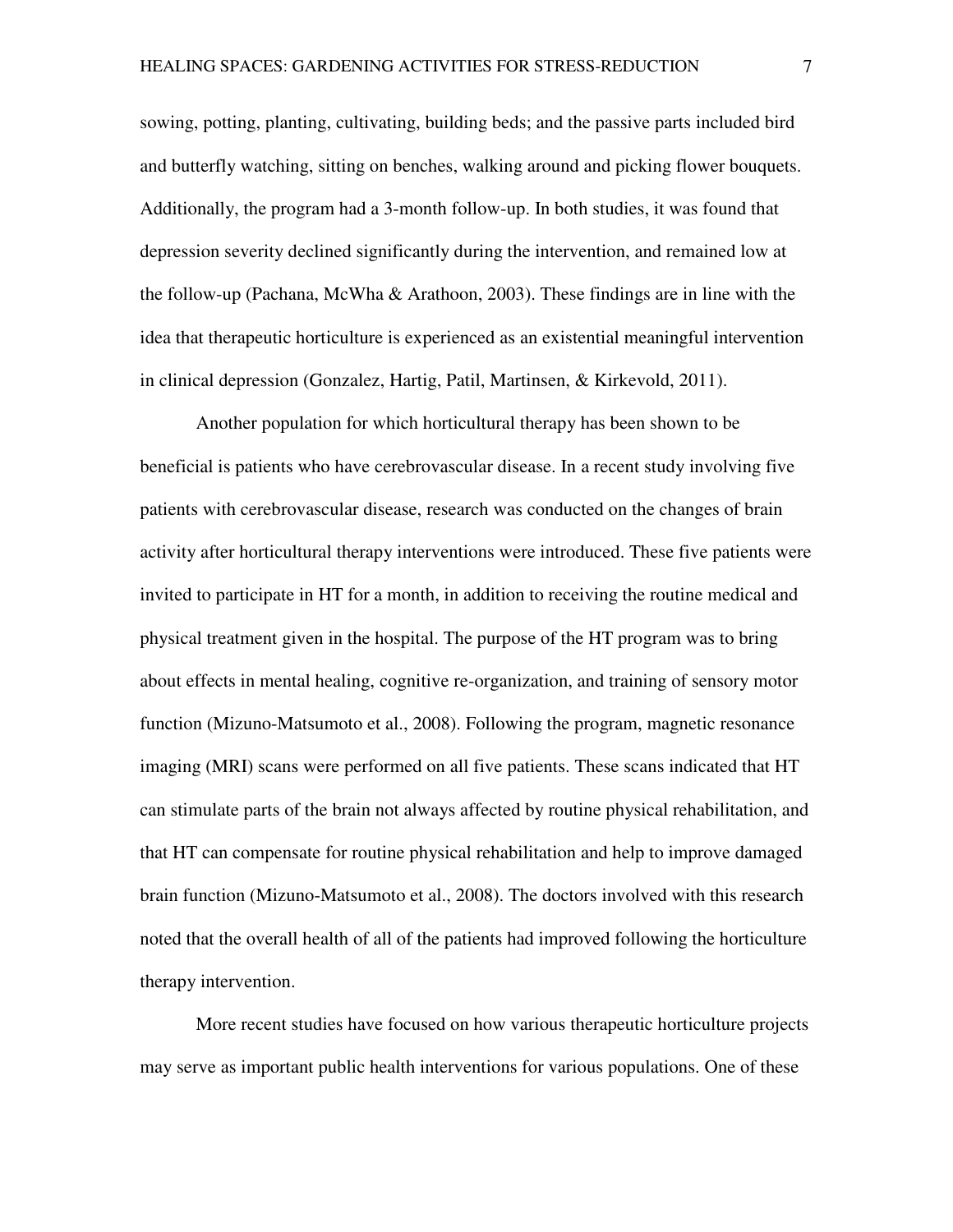studies was a systematic review of existing evidence for nature-assisted therapy (NAT). The authors of this study "subdivided NAT into social and therapeutic horticulture focusing on horticultural activities for therapeutic benefits and natural environments therapies that emphasize the provision of an environment and activities appropriate for the patients' needs" (Annerstedt & Wahrborg, 2011, p. 385). From this review they were able to show significant improvements for varied outcomes in diverse diagnoses, spanning from obesity to schizophrenia. In a similar study, a survey of 836 active social and therapeutic horticulture projects showed that many different client groups benefit from these projects, particularly people with mental health illnesses or learning difficulties (Centre for Family and Child Research, 2004).

With the advent of better medical technologies, chronic illness, such as AIDS, back pain, diabetes, cancer, stroke, and heart disease, has replaced acute illness as the predominant disease pattern in developed countries (Petrie & Revenson, 2005). New evidence has shown that therapeutic natural environments can have a positive effect on the psychological and physical health of people with varying conditions and comorbidities (Sempik, 2010), and that the ability to heal and cope with a chronic illness at any stage can be reinforced by incorporating aspects of nature into built environments (Downing, 2008). Horticulture therapy is one way to address the treatment needs of people living with chronic illness by providing a sense of order, safety and privacy for those dealing with the chaos induced by illness. Gardening creates more outward perceptions rather than inward self-consciousness, which can provide a valuable "escape" from everyday challenges (Epstein, 1998).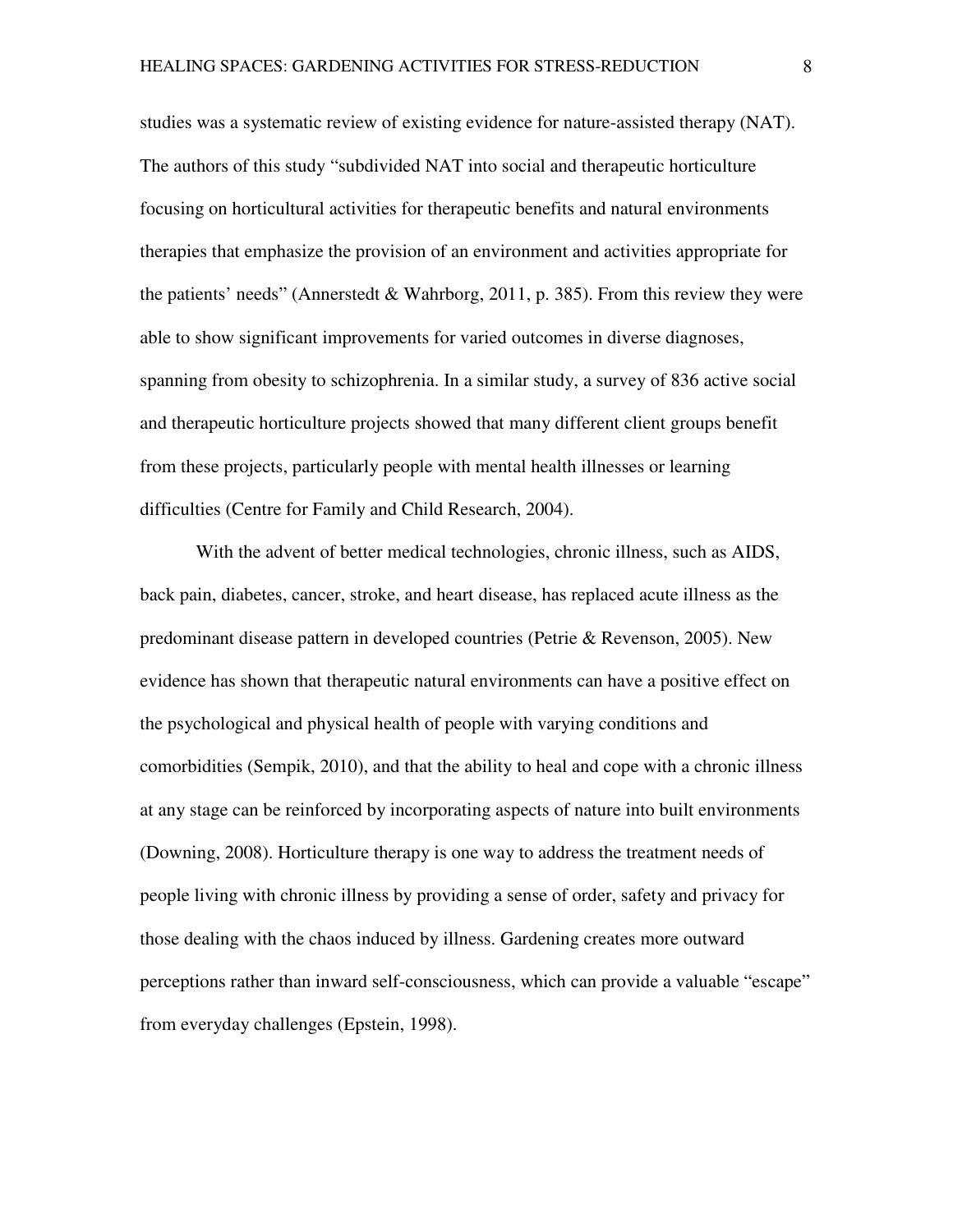Additionally, as "Baby Boomers", and subsequent generations begin to grow older, trends indicate that these populations will not age like any generations before them. Medical breakthroughs and technological advances, in combination with healthy lifestyles, will help improve the lives of older Americans (Greenblatt, 2011). Culturally, future generations of aging Americans will likely have very different needs and desires, and many treatments and activities enjoyed by the current elderly population will change. Horticulture therapy can be offered as one of these "new" changes, and help to improve the overall well-being of people as they age.

 As more hospitals and institutions recognize the healing effects of the natural environment, more therapeutic gardens and horticultural therapy programs are being added to healthcare settings. Several agencies and hospitals in the Pacific Northwest are currently including varying levels of horticultural therapy as part of their service to patients. One such organization is Legacy Health Systems in Portland, OR, which has been on the forefront of implementing gardens for rehabilitation. Pioneered by Teresia Hazen, a Registered Horticultural Therapist and educator, this non-profit organization currently oversees nine therapeutic gardens working with various patient populations; including those with psychiatric disorders, dementia, acute care needs, and burns (Legacy Health, 2011). Other local organizations include The Bailey-Boushay House in Seattle which provides a greenhouse for people in hospice, and VA hospitals that have installed therapeutic gardens for their patients and visitors.

 With the support of these trends and research, the focus of this project was to provide stress-reduction gardening activities for residents living in a group home in Seattle, as well as ideas on how to eventually create a healing garden for the home.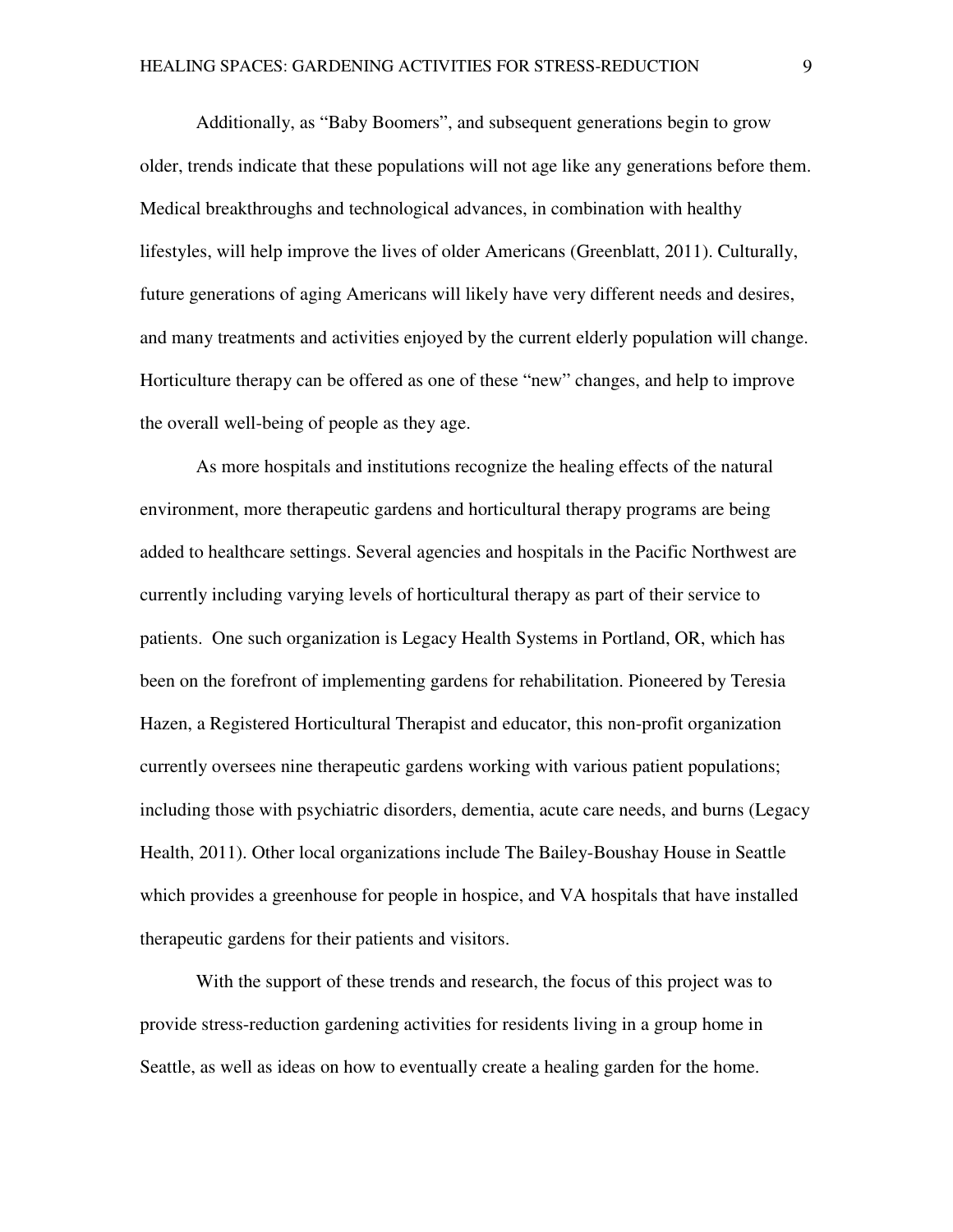## **Addressing the need and target population**

 Multifaith Works/Rosehedge is a non-profit organization that offers an "Enhanced Assisted Living Program" providing both long and short term housing in three facilities; two in North Seattle and one in Capitol Hill. According to the website, each of the three homes is "structured and staffed to ensure high quality of care and support for people living with HIV/AIDS."

The DeWolfe Home, one of the organization's homes, is located on Capitol Hill and houses six people living with HIV/AIDS. The home has a home health aide on duty 24 hours a day to provide assistance with dressing, bathing, and all activities of daily living. On-site nurses manage medication, conduct health assessments, and coordinate medical care. A staff social worker offers counseling and referrals for day programs, drug treatment, and other social services. An on-site cook prepares meals and snacks in accordance with each resident's dietary requirements and volunteer "CareTeams" assist with transportation, maintenance, and one-on-one social interactions.

The garden at the home is currently very sparse and under-utilized, and is maintained by a couple of the residents and volunteers. It has the potential to be an area that could actively assist the residents with stress-reduction and overall health.

## **Procedure**

Much of my past employment in landscaping and agriculture, as well as experience working with people living with HIV/AIDS, informed this project. To learn more about the use of plants as therapy, I interviewed two leading horticultural therapists working in the region, and did extensive web searches on therapeutic gardening. Additionally, much of the research I reviewed for this topic was presented at a public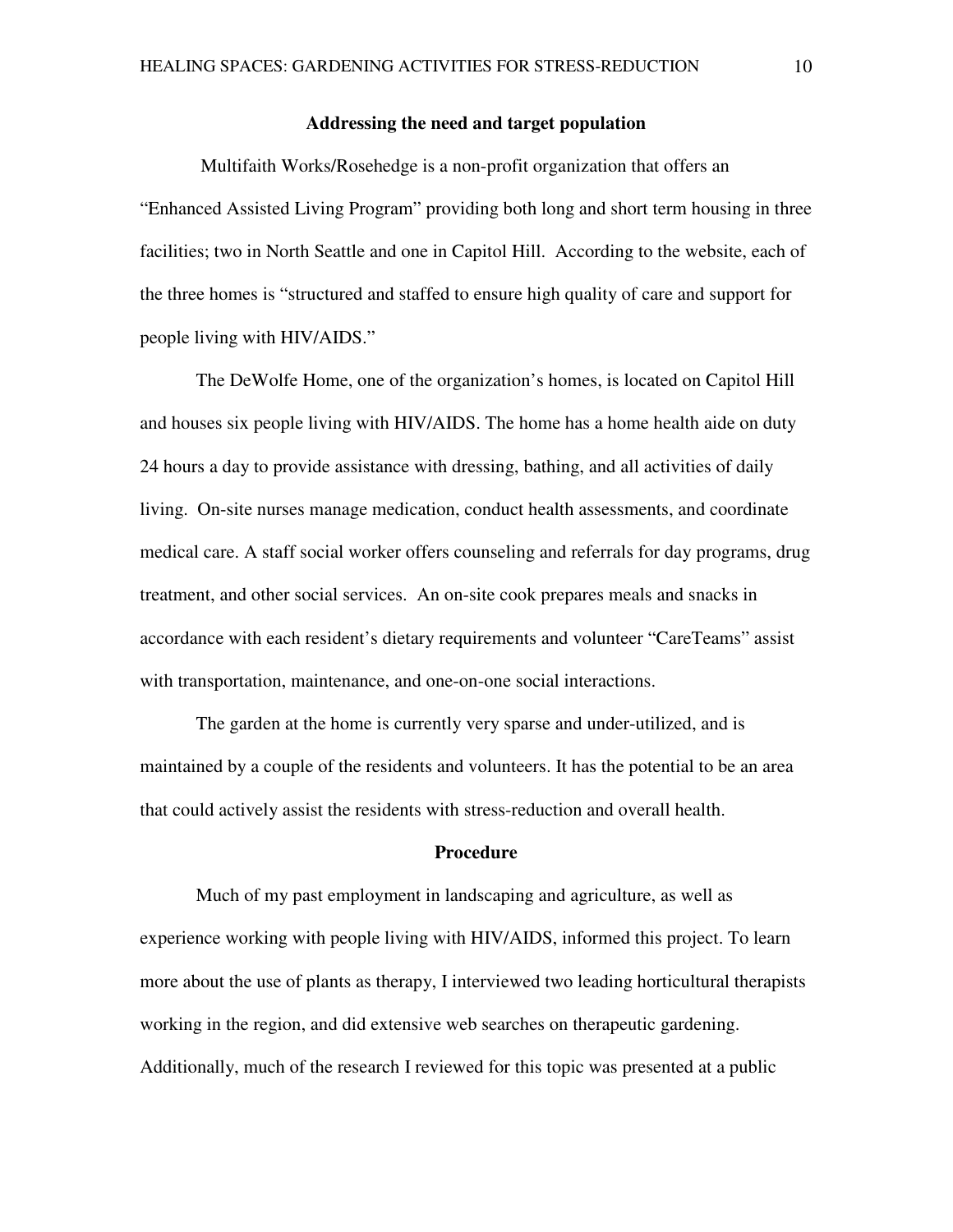symposium for occupational therapists and students in the form of a Critically Appraised Table, and was subject to many peer and faculty reviews.

From my previous employment working in HIV/AIDS, I had experience with Multifaith Works/Rosehedge and approached them with the project. I contacted the Volunteer Director, Cherie Schumacher, and we partnered in February 2011. Cherie connected me with the residents of the DeWolfe Home and I began meeting with both Cherie and the individuals living in the DeWolfe Home to find out their needs and desires in regards to this project. From the beginning, my idea was to create a garden project that would have a "biomechanical approach", where the residents would actually do work in the garden. However, after discussions with the residents, it became apparent that they had more interest in utilizing the garden for stress and anxiety reduction, and the project soon became focused on improved mental health.

I contacted landscape designers in the area who specialized in the creation of therapy gardens, but was unable to find someone willing to work on the original plan of creating a pilot healing garden without substantial compensation. Because of this, the original plan of creating a healing garden was put on hold until funding could be raised for its development. Instead, the project was modified to provide the organization with an activity/resource manual and poster set, and was presented in May 2012 as partial fulfillment of the Master of Occupational Therapy degree from the University of Puget Sound. The manual and posters will help the volunteers and residents utilize the existing garden for activities, while also providing the organization with resources to eventually create a healing garden as time and money allows.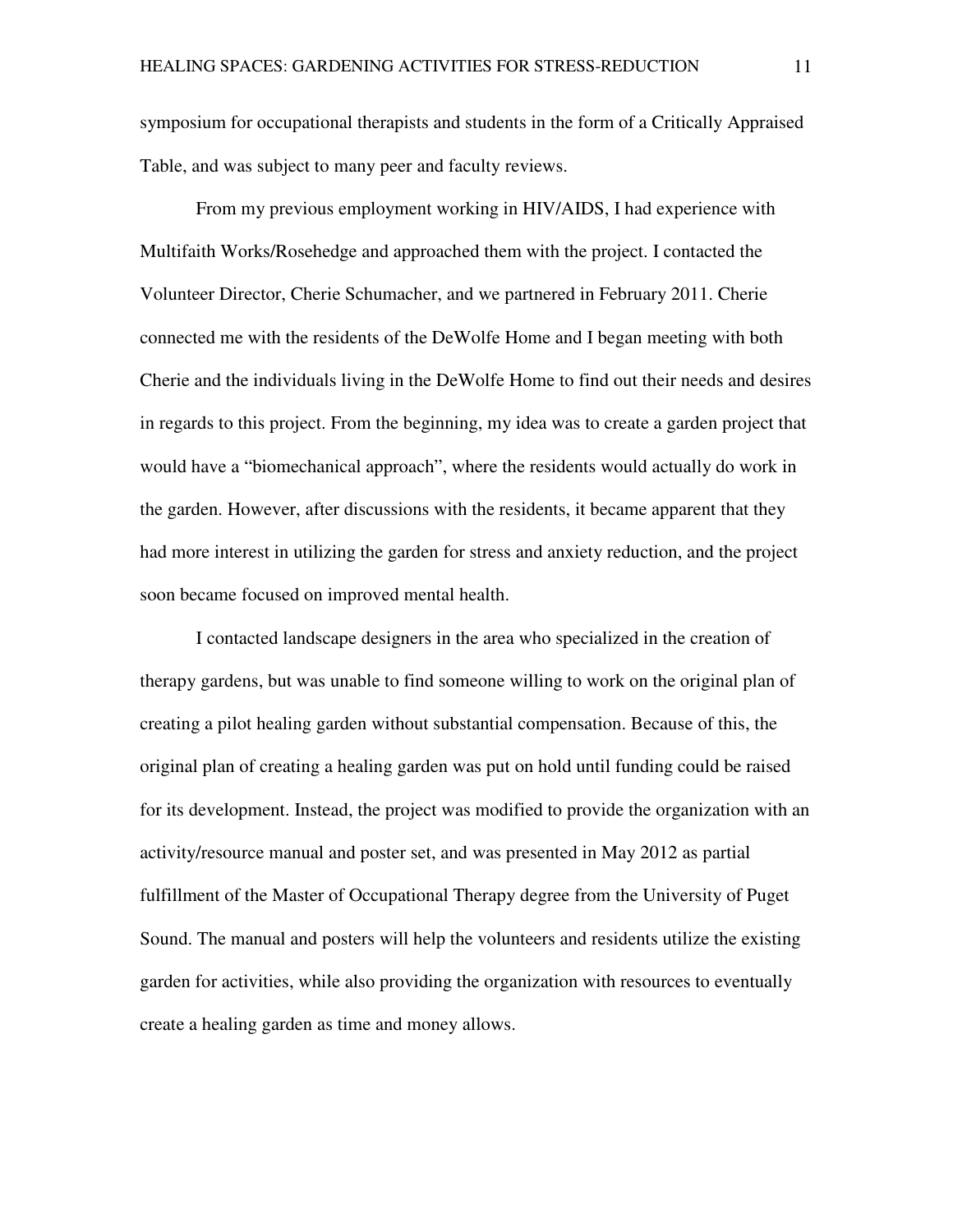## **Description of the Final Project**

An activity and resource manual was created to provide the organization with ideas for stress-reduction activities, as well as to provide a list of available resources to help create a healing garden. The manual was created for the volunteer Care Teams working in the facility to offer ideas on creating a healing space for the residents, provide therapeutic gardening activities for stress reduction, and offer a list of resources of local organizations and businesses that could be helpful to the project.

The manual is separated into four main sections. The first section offers an introduction to horticultural therapy, research to support the use of horticultural therapy, and the concepts behind planning a healing garden. The second section is broken into ways in which a healing garden can be planted to invoke the five senses for reducing stress; for example, planting certain flowers for aromatherapy or colors that create a sense of peace and calm. The third section focuses on using the garden to create projects or activities for stress reduction; for example, drying flowers or making essential oils. And the final section offers physical activities for reducing stress, such as stretching or meditation that can be performed in the garden. To accompany this final section, a laminated poster set was placed around the existing garden to illustrate these stressreduction movements. The posters will be used by the residents, and are also general enough to be used by similar populations in other settings.

 The existing garden at the DeWolfe Home will eventually be modified to provide an outdoor healing space to be enjoyed by residents. A landscape architect or certified therapeutic landscape designer will be consulted to create the garden for this purpose. Local businesses will be solicited for the planting materials, and volunteers who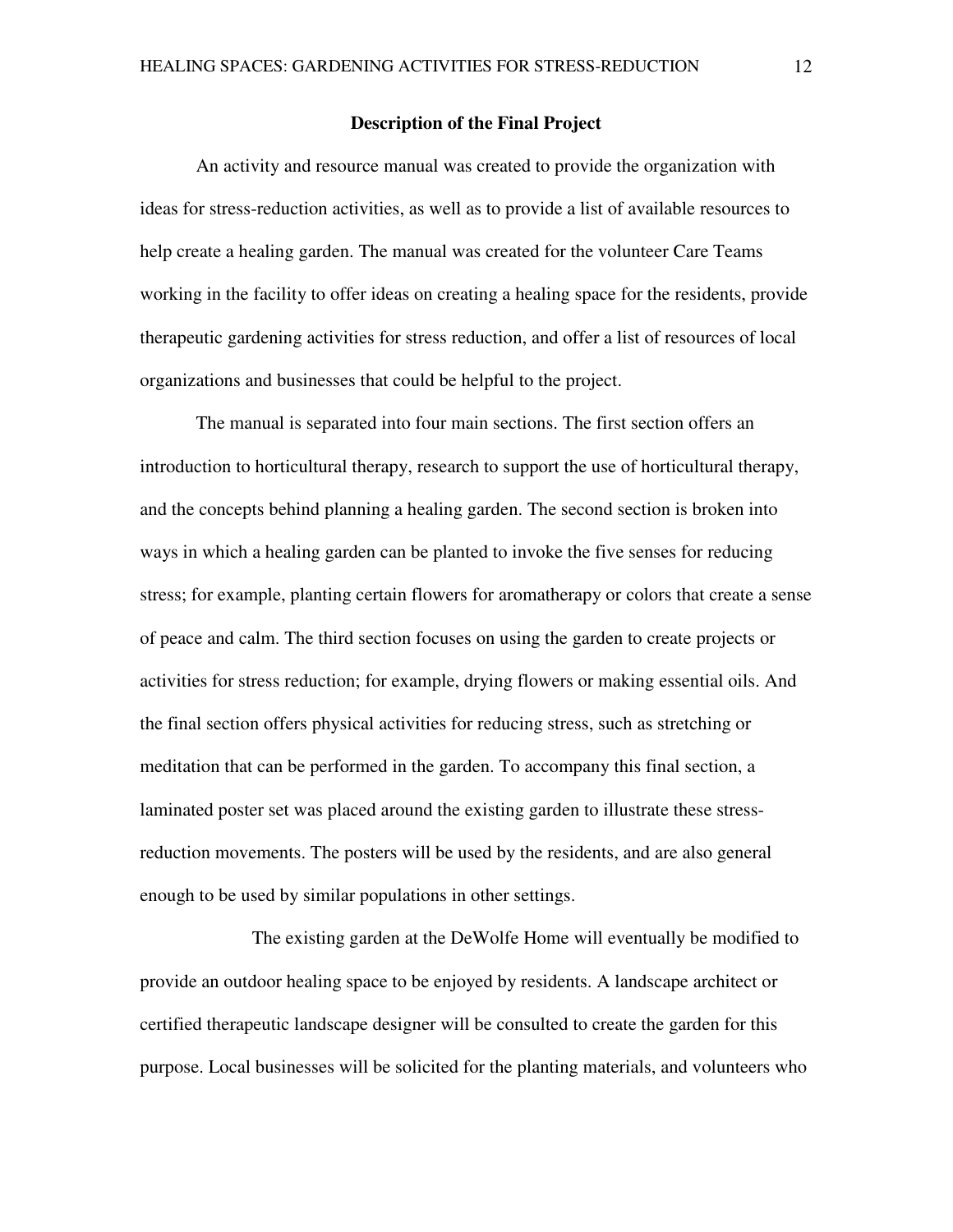currently work at the home will be organized for modifying the garden. Residents who are interested in creating the garden will also be involved. The final part of the manual provides a resource list of organizations, supply vendors, and examples of existing healing gardens to offer ideas and help with the eventual modification of the DeWolfe Home garden.

## **Outcome of Project**

The desired outcome of this project was for the residents of the DeWolfe House and CareTeam volunteers working at the facility, to have a resource tool available to them for incorporating stress-reduction activities for use in the home's garden. The organization will also be able to adapt and generalize the manual and posters for use in their other group home settings that have access to a garden.

The success of the project was determined by providing the residents and Care Team volunteers at the DeWolfe House an opportunity to read and use the manual and posters, as well as offer verbal and written feedback for improvements.

## **Project Goals & Objectives**

## *Goal 1***:**

Upon utilizing the manual, the Care Team volunteers at the facility will become aware of the benefits of using the natural setting as a therapy modality for stress-reduction.

### **Objective 1:**

Upon utilizing this educational product, the Care Team volunteers working at the facility will be able to identify three ways a healing garden can be used to improve mental function for greater stress-reduction.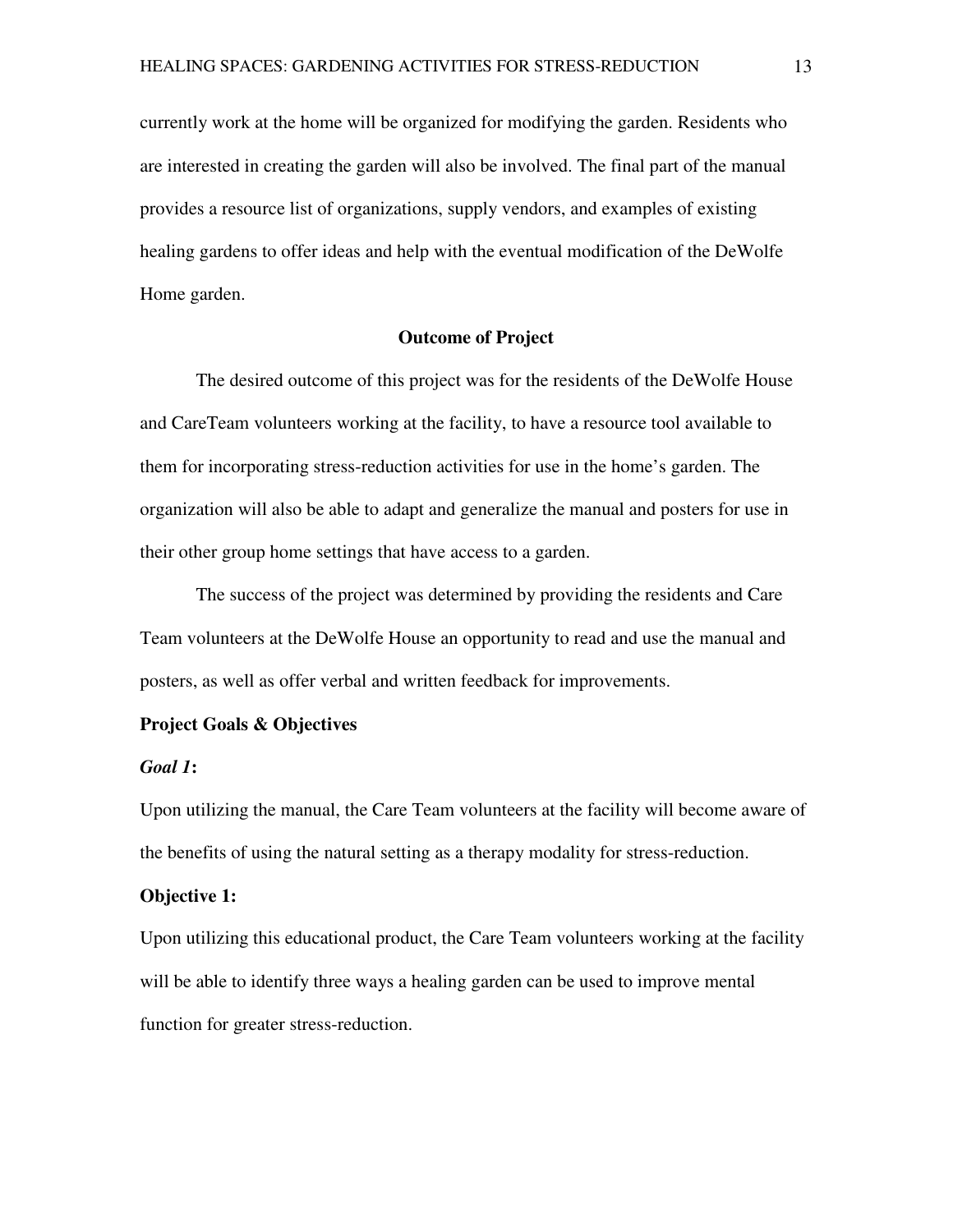## **Objective 2:**

After the Care Team volunteers at the facility have utilized this manual, they will be able to identify three activities that can be done in the healing garden that will lead to stressreduction.

# *Goal 2***:**

Upon utilizing the educational posters, residents of the facility will be educated about techniques and tools to be used for stress-reduction in a healing garden.

### **Objective 1:**

Upon utilizing the educational posters, residents of the facility will have three meditation techniques that can be used in the healing garden for stress-reduction.

### **Objective 2:**

Upon utilizing the educational posters, residents of the facility will be able to perform three gardening activities that will reduce stress.

## **Implications for Occupational Therapy**

This project has much relevance to occupational therapy, as the concepts and goals addressed in this project are already well understood within the occupational therapy community. The goal of this project was to create stress-reducing and relaxing activities for individuals residing in a group home who all have HIV infection and comorbid psychiatric disorders. Rest and relaxation are important aspects of mental health that contribute to an overall sense of well-being, and gardens can provide a restful space for healing to occur. Using plants, gardens, and the natural world for therapy and rehabilitation is a time-proven practice, and numerous studies have proven the psychological, physical and social health benefits of horticulture (Puliti, 2006). By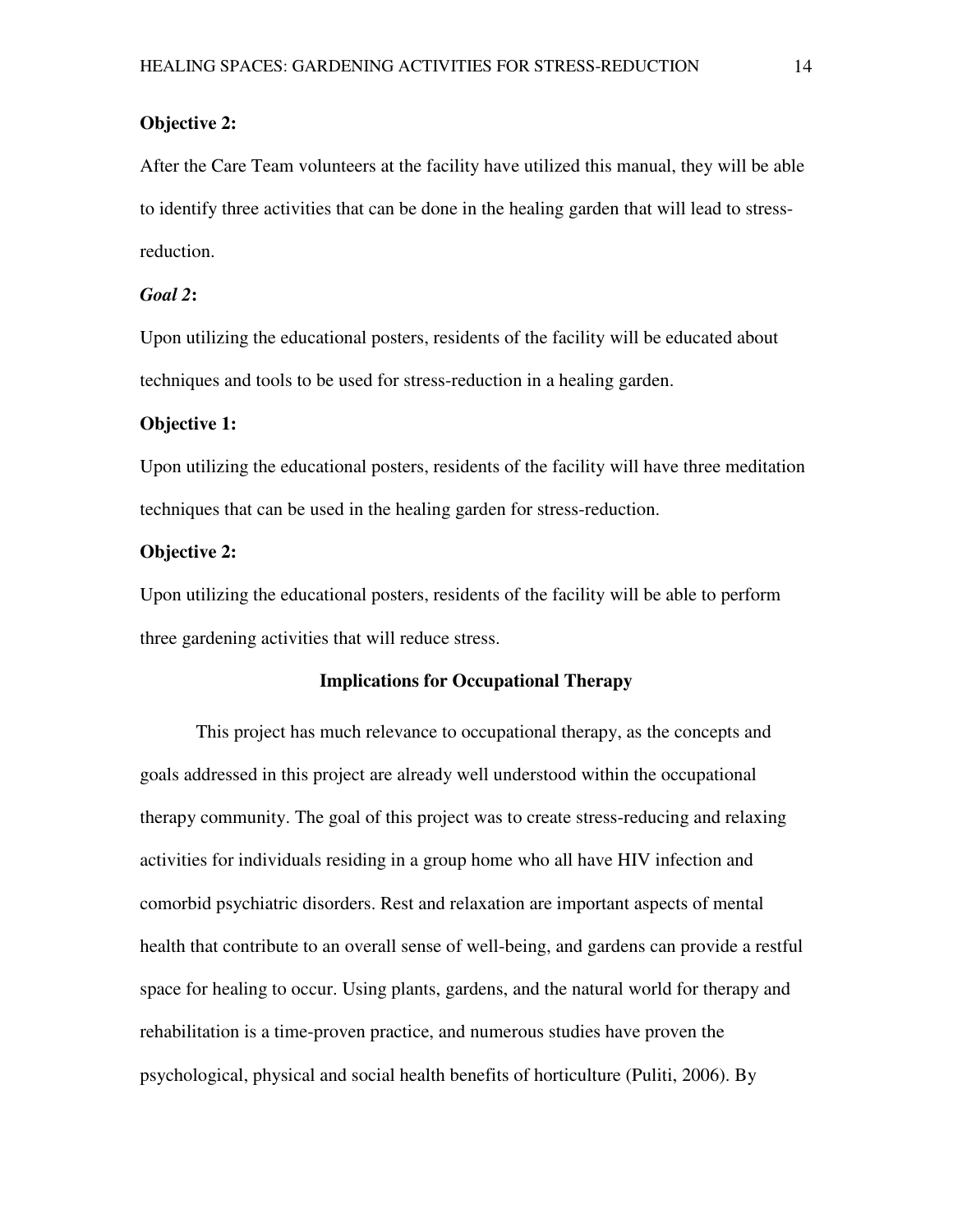providing a garden activity manual for meditation, relaxation, and stretching, this project offers the residents unique activities for stress-reduction.

# **Application of the Ecology of Human Performance Model**

The model chosen to guide this project was the Ecology of Human Performance (EHP). This model describes the dynamic between person and environment, and how these interactions ultimately influence occupational performance. In this model, the word "task" is used, instead of "occupation", to describe "all possible activities available in the universe" (Brown, 2009). Using the term "task" encourages an interdisciplinary method to intervention within the model. There are five intervention strategies included in the EHP: (1) establish/restore the person's ability to perform in context; (2) modify/adapt contextual features and task demands to support performance in context; (3) alter the context to better match the individual's abilities; (4) prevent problems by anticipating difficulties; and (5) create circumstances that promote more typical or complex performances in context (Brown, 2009). This wide range of intervention strategies offers the occupational therapist a dynamic approach to enhancing occupational performance.

## **Application of Theoretical Model**

Individuals with HIV infection and comorbid psychiatric disorders are impacted in all areas of occupation. One of the most common illnesses in these individuals is major depression, which leads to an inability to perform daily occupations or have meaningful social interactions (Colibazzi, Hsu, B.A., Gilmer, 2006). By using the establishing/restoring, modifying/adapting, and prevention interventions provided by the EHP model, my project focused on the utilization of an existing garden as a supportive space that can be used for stress-reduction. By providing this space, the desired outcome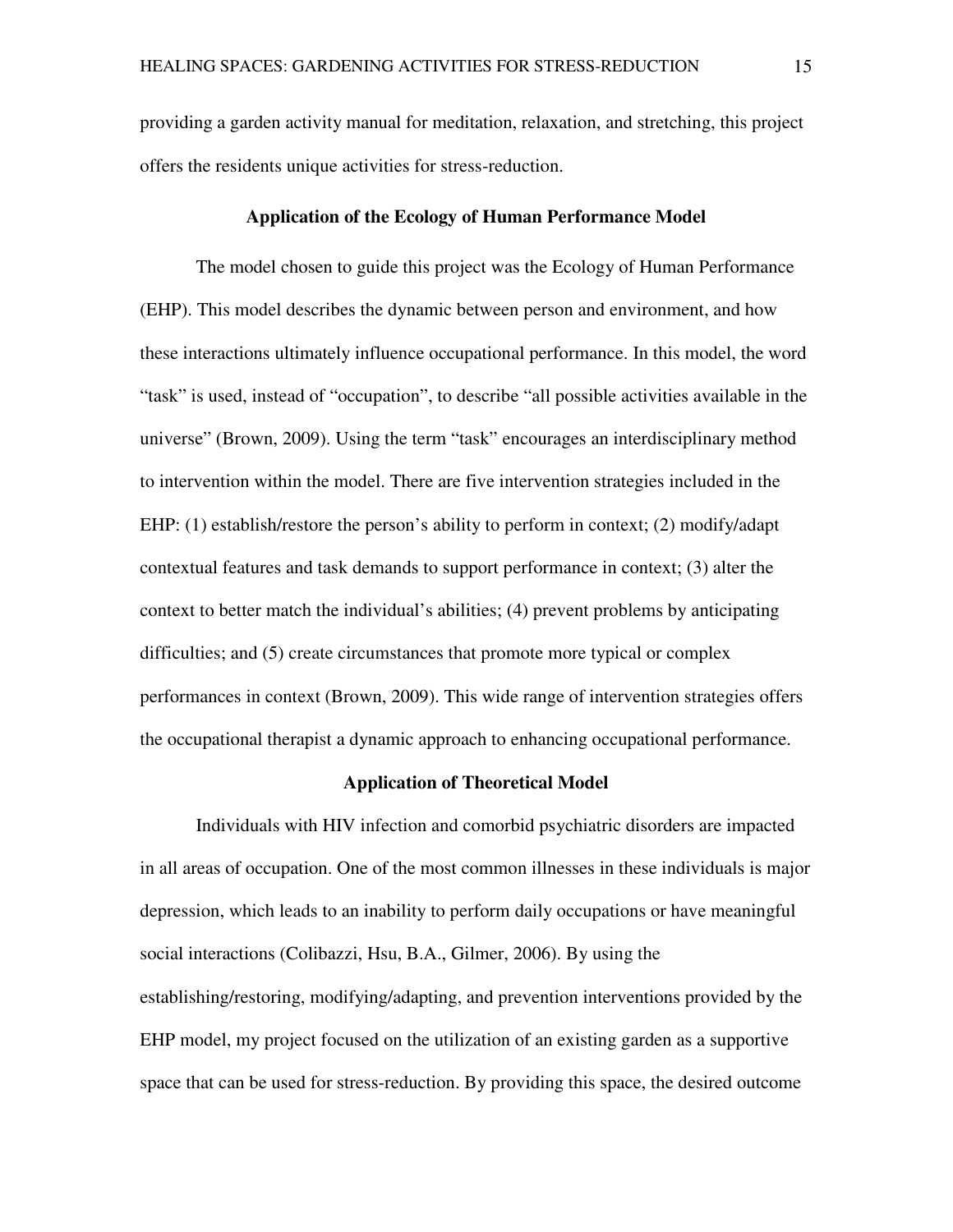of the project was to promote effective activities for these individuals to deal with stress, emotional regulation, and enhance overall occupational performance.

## **Application of the OT Practice Framework**

 The purpose of the *Occupational Therapy Practice Framework* (OTPF) is to define the ways in which the profession of occupational therapy "promotes the health and participation of people, organizations, and populations through engagement in occupation" (American Occupational Therapy Association [AOTA], 2008). The framework defines "occupation" as "everyday activities" that give meaning to an individual's life. These occupations can range from self-care to leisure and vocational pursuits. By recognizing the importance of the relationship between physical and mental health in relation to occupation, the occupational therapist utilizes the framework to create client-centered interventions that allow individuals to engage in meaningful occupations.

 This project addresses the areas of occupation that include rest, leisure, and social participation. Rest is defined in the OTPF as "engaging in relaxation or other endeavors that restore energy, calm and renewed interest in engagement" (AOTA, 2008). The "healing garden" will eventually be designed to promote peace and rest, and enhance social participation through restoration of energy by offering a calm space for reflection. Through modification, the garden will effectively become a place that will provide fulfillment and a general sense of well-being for all members of the group home. The OTPF supports this by recognizing health promotion through the interactions of people with their environments.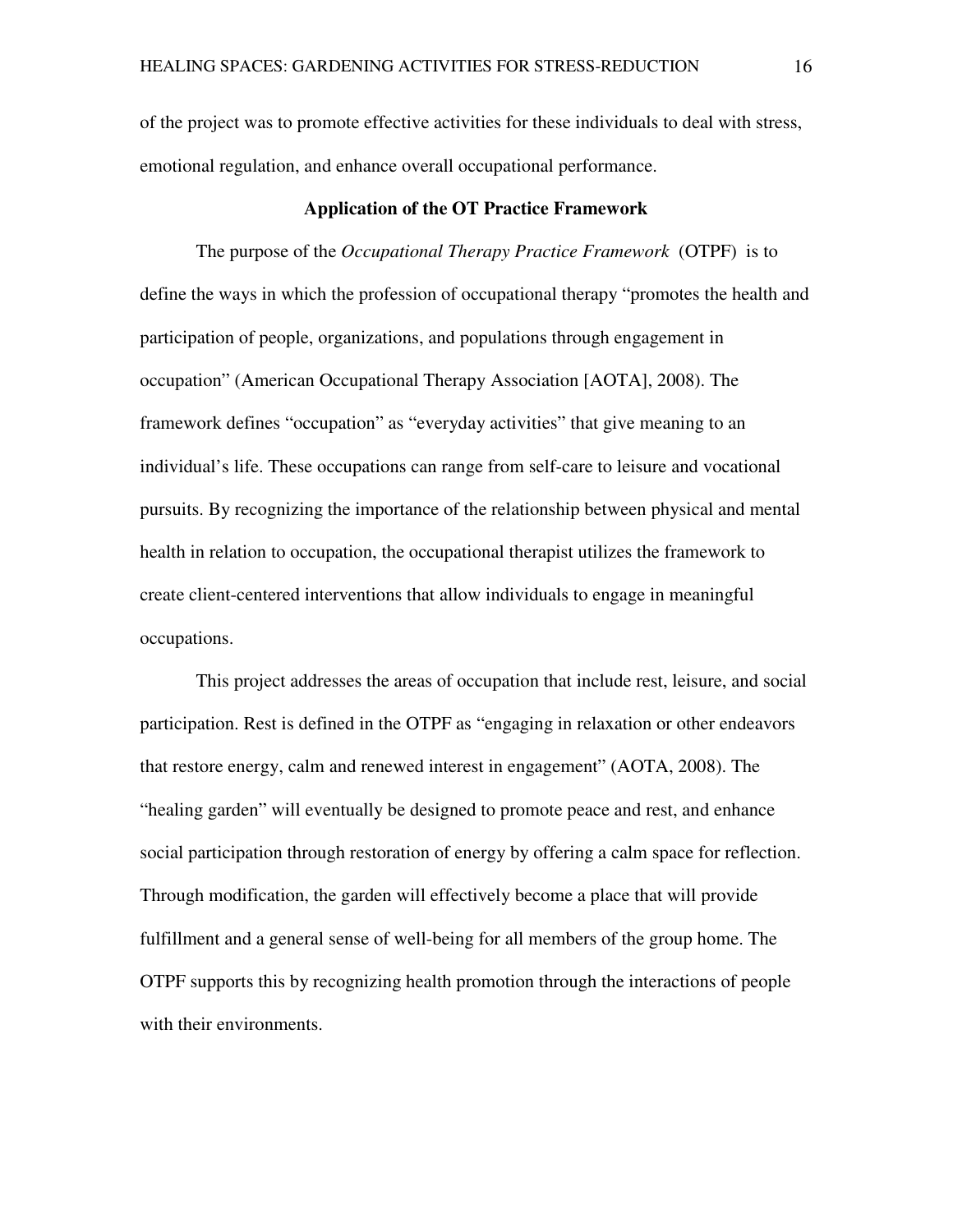# **Special Circumstances, Limitations, and Considerations**

 Garden activities may be limited during different times of the year due to the number of volunteers available to help the residents. The weather also greatly affects the use of the garden, and what kinds of plants would be available at different times of the year. Additionally, the residents themselves have mental and physical limitations that may prohibit them from interacting with the garden at certain times. Developing and creating the healing garden relies heavily on volunteer resources from a nonprofit organization, and donations from companies and individuals, and it may not be completed as quickly as desired.

## **Sustainability**

 This project was feasible in that the manual and posters for this project were completed in April 2012. The garden will be an on-going process as funding for the project is generated. Small portions of the project will be implemented as funding, time, and energy allow.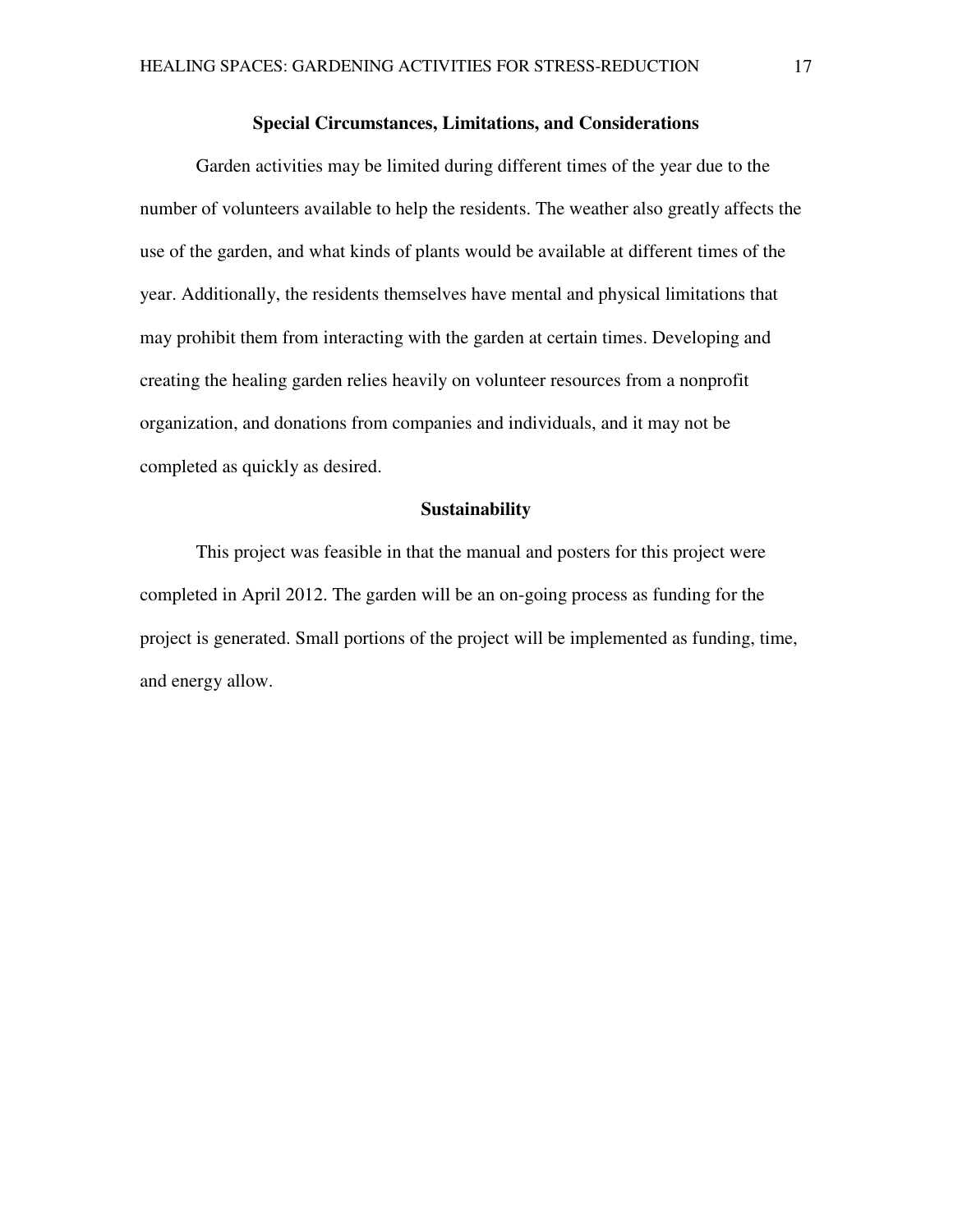#### References

- American Horticultural Therapy Association. (2011). *The history and practice of horticultural therapy.* Retrieved from http://www.ahta.org/content.cfm?id=history
- American Occupational Therapy Association. (2008). Occupational therapy practice framework-II: Domain & process (2nd ed.). *American Journal of Occupational Therapy*, 62, 625-683.
- Annerstedt, M., & Wahrborg, P. (2011). Nature-assisted therapy: Systematic review of controlled and observational studies. *Scandinavian Journal of Public Health, 39*, 371- 388. doi:10.1177/1403494810396400
- Brown, C. E. (2009). Ecological models in occupational therapy. In E. B. Crepeau, E. S. Cohn, & B. A. B. Schell (Eds.), *Willard & Spackman's occupational therapy*. (pp. 435-444). Philadelphia, PA: Lippincott Williams & Wilkins.
- Centre for Family and Child Research. (2004). *Social and therapeutic horticulture: the state of practice in the UK***.** Retrieved from

http://www.lboro.ac.uk/research/ccfr/Publications/Evidence8.pdf

- Colibazzi, T., Hsu, T., B. A., & Gilmer, W. S. (2005). Human immunodeficiency virus and depression in primary care: A clinical review. *Primary Care Companion Journal of Clinical Psychiatry, 8*, 201–211.
- Downing Jr., M. J. (2008). The role of home in HIV/AIDS: A visual approach to understanding human-environment interactions in the context of long-term illness. *Health & Place, 14,* 313-322.
- Epstein, M. (1998, March 31). The garden as healer. *Seattle Daily Journal of Commerce* Retrieved from http://www.djc.com/special/landscape98/10037844.htm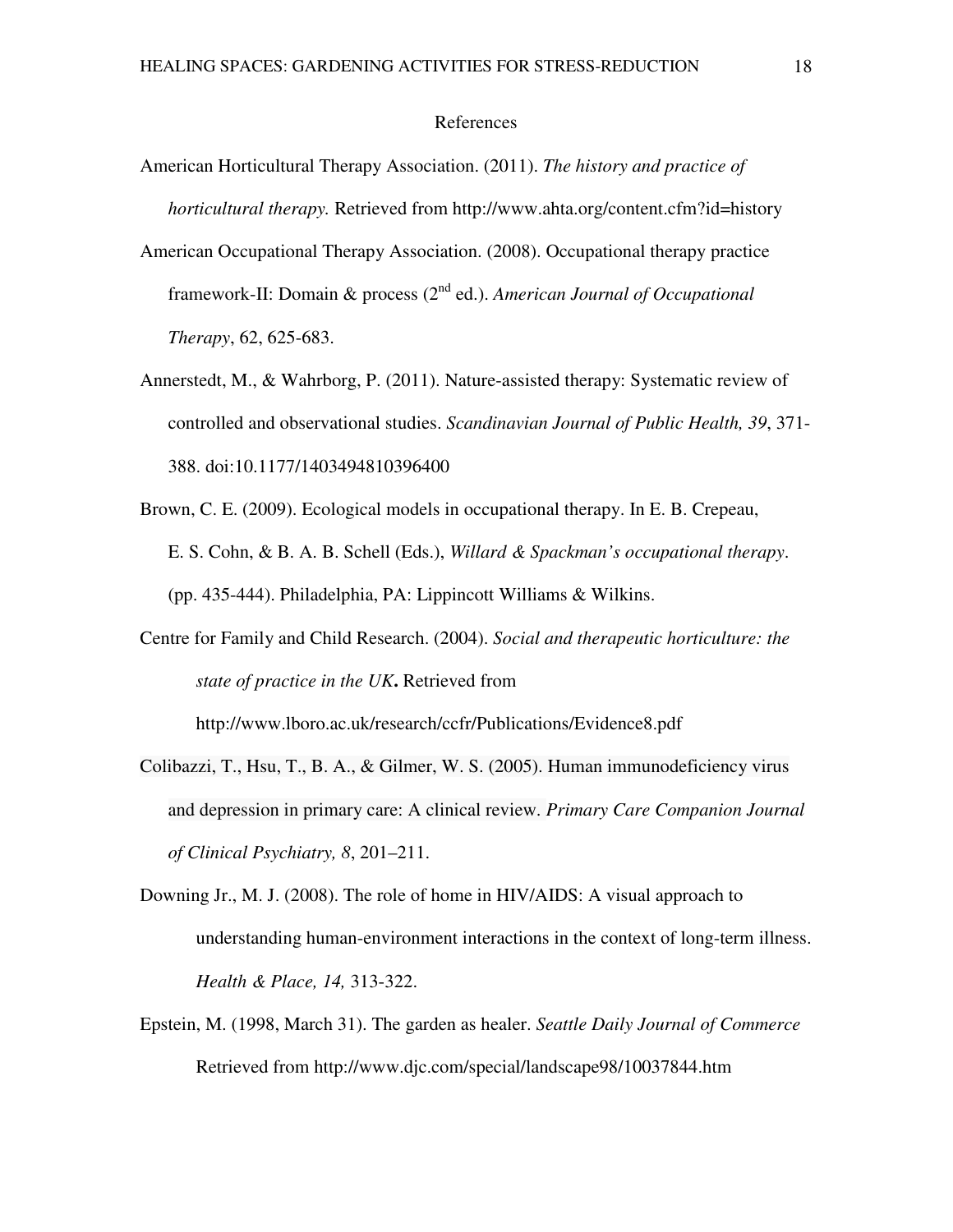Gonzalez, M. T., Hartig, T., Patil, G. G., Martinsen, E. W., & Kirkevold, M. (2011). A prospective study of existential issues in therapeutic horticulture for clinical depression. *Issues in Mental Health Nursing, 32*(1), 73-81. doi:10.3109/01612840.2010.528168

- Greenblatt, S. (2011). Aging Institute reveals 2010 trends: Will scientific advancements and healthy lifestyles increase longevity? *Press Release Web*. Retrieved from http://www.prweb.com/releases/MLIA/Aging\_Trends/prweb3371684.htm
- Legacy Health. (2011). *Legacy's healing gardens*. Retrieved from http://www.legacyhealth.org/body.cfm?id=1153
- McCaffrey, R., Hanson, C., & McCaffrey, W. (2010). Garden walking for depression. *Holistic Nursing Practice, 24*, 252-259. doi:10.1097/HNP.0b013e3181f1acd7

Mizuno-Matsumoto, Y., Kobashi, S., Hata, Y., Ishikawa, O., & Asano, F. (2008). Horticultural therapy has beneficial effects on brain functions in cerebrovascular disease. *International Journal of Intelligent Computing in Medical Sciences and Imaging Processing*, *2*, 169-182.

- Pachana, N. A., McWha, J. L., & Arathoon, M. (2003). Passive therapeutic gardens: A study on an inpatient geriatric ward. *Journal of Gerontological Nursing, 29*, 4-10.
- Petrie, K., & Revenson, T. (2005). Editorial: New psychological interventions in chronic illness: Towards examining mechanisms of action and improved targeting. *Journal of Health Psychology, 10*, 179-184. doi:10.1177/135910530504976
- Puliti, B. (2006). Going green. *ADVANCE for Physical Therapy & Rehab Medicine*, *17*(24), 10.